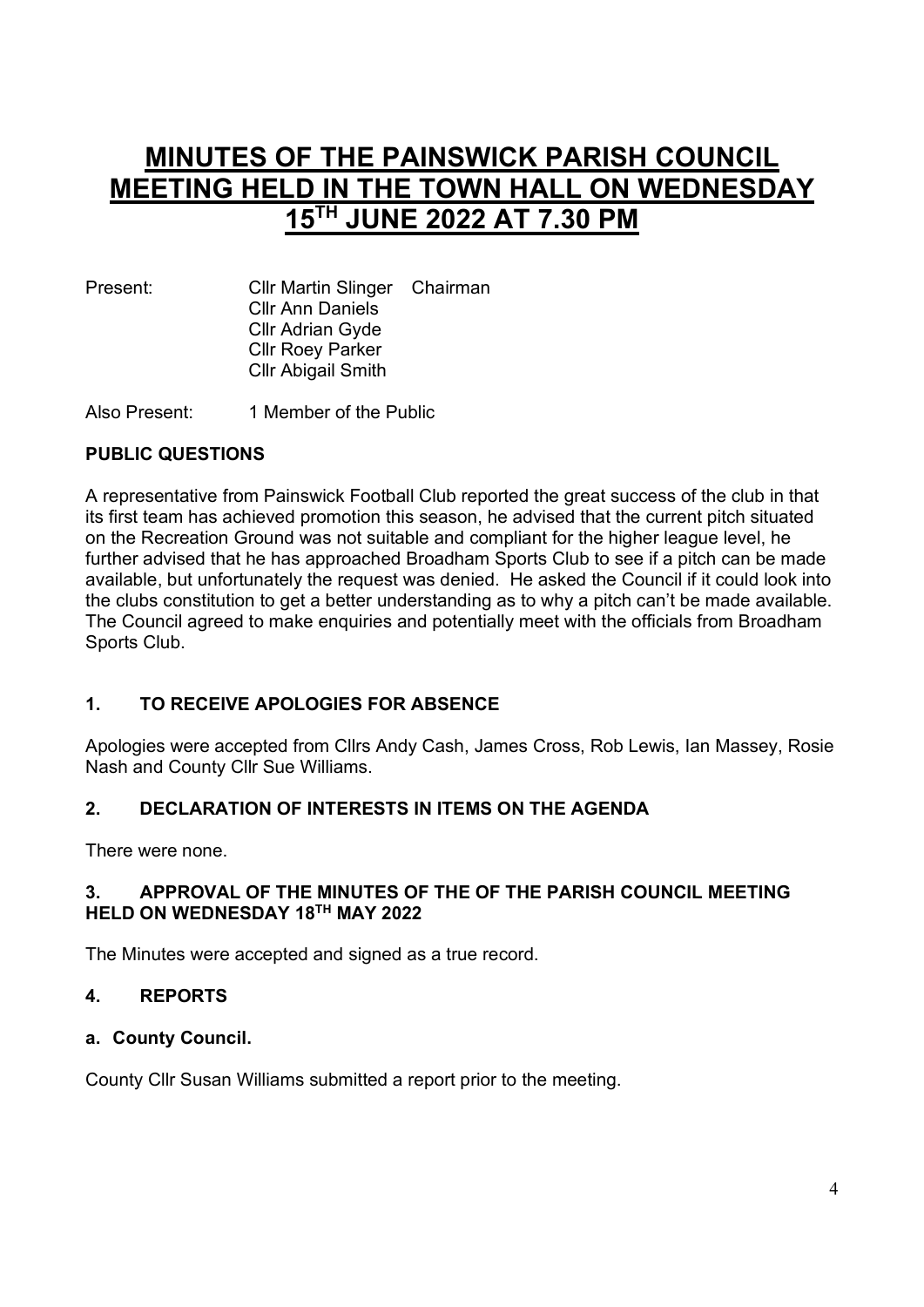# b. District Council.

There was no report received.

#### c. Chairman

The Chairman gave the following report:

"A big thank you all of you in making the Queens Jubilee a great success in bringing everybody out to enjoy themselves.

The Painswick Parish Action Plan.

A small group of us met and looked at it made a few alterations it's now up to the Clerks to look at it, to make sure what we have done is legal, then to pass to the other Councillors for comment.

The Parish Council Community Emergency Plan.

The persons mentioned in the Paperwork will need to meet shortly to go through it, I will make sure you have copy of it to study before arranging a meeting then to the clerks to check and then out to Councillors (in this case it really needs 1 person from each ward to take a look at it).

A Public Meeting that will be held in the Edge Village Hall on Wednesday 27th July 2022 at 7.30pm. The Speaker will be Mr Amuary Blow. The agenda will include. What are Commons.- The Painswick Commons--The Edge Commons--Including Edge village Green-- The rights of the Commons--Details of Commons Management."

#### 5. TO CONSIDER A REQUEST TO USE NEW DRIVE FOR VEHICULAR ACCESS TO FAIRINGS HOUSE, CASTLE CLOSE FOR SIX MONTHS.

The Council after noting the comments made by the Public Rights of Way Officer on a recent Planning Application agreed to seek a formal opinion from PROW before giving further consideration to this request.

# 6. ACCOUNTS

# a. To Approve the Accounts for Payment.

The Council approved the accounts as presented.

#### b. To note the Internal Auditors report for the Financial Year ending 31<sup>st</sup> March 2022.

The Council noted the Internal Auditors report.

# c. To adopt the accounts for the Financial Year ending 31st March 2022